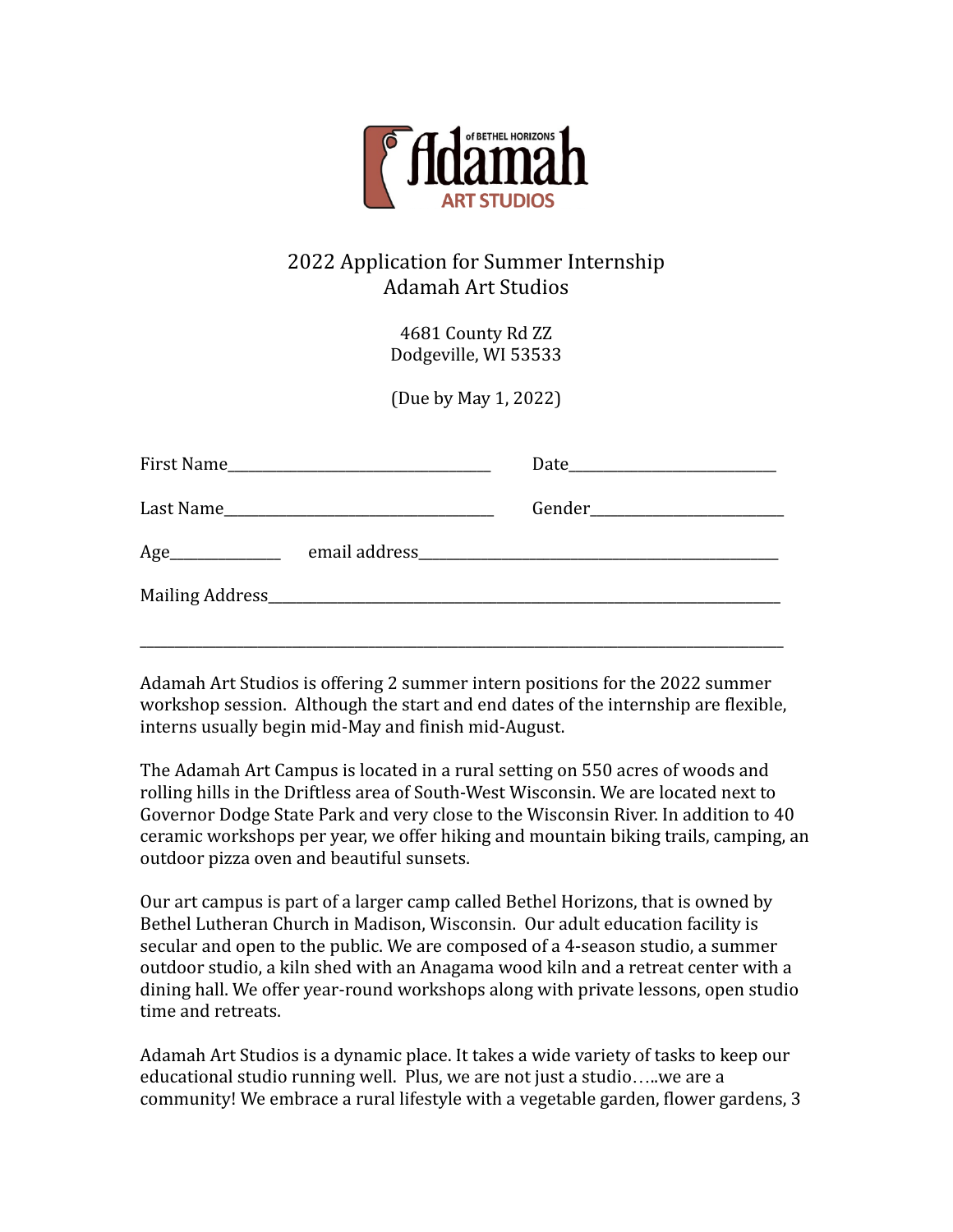bee hives, we often dig our clay, and have evening campfires. There is often something cooking in the studio kitchen and a hike being planned.

The director, Jennifer Mally, lives on site. Michael Schael is the studio assistant and is here part time. We are a small staff with lots of responsibilities! We work hard and we play hard! If you are interested in joining our team for the summer, please email your application to [jennifer@bethelhorizons.org](mailto:jennifer@bethelhorizons.org) or send your application to: Adamah Art Studios, 4681 County Rd ZZ, Dodgeville, WI 53533

## **Adamah internship offers the following:**

- Interns are offered lodging (you may have to share a room) in one of the retreat buildings at the camp along with all meals served during workshops. (note: there are days when no workshops are offered and you will be responsible for your own food. We have a kitchen in the studio.) There are often a lot of leftovers available!
- The week of July  $4<sup>th</sup>$  the studio is closed. You will have a week off!!
- Interns are also offered a small studio space, 25# of DSM stoneware clay/week and another 25# of reclaimed clay/week. Any clay you require beyond this will need to be purchased. Interns can fire 1 bisque (06) and 1 cone 6 glaze firing a month. Interns are welcome to put work into workshop firings, including gas, electric and wood as long as it isn't at the expense of the paying participants.
- Interns will have access to all summer workshops and wood firings. Although daily workshop preparation tasks are required from interns, interns are encouraged to participate in workshops, kiln firings, teaching and developing their own body of work. It is not allowed to run a business selling the work you make using Adamah materials and firings. You will be allowed to sell your work through the small Adamah gallery located in the retreat center.
- Interns will have the opportunity to learn how a professional studio is run as an educational and business center.
- The studio is open 24 hours a day.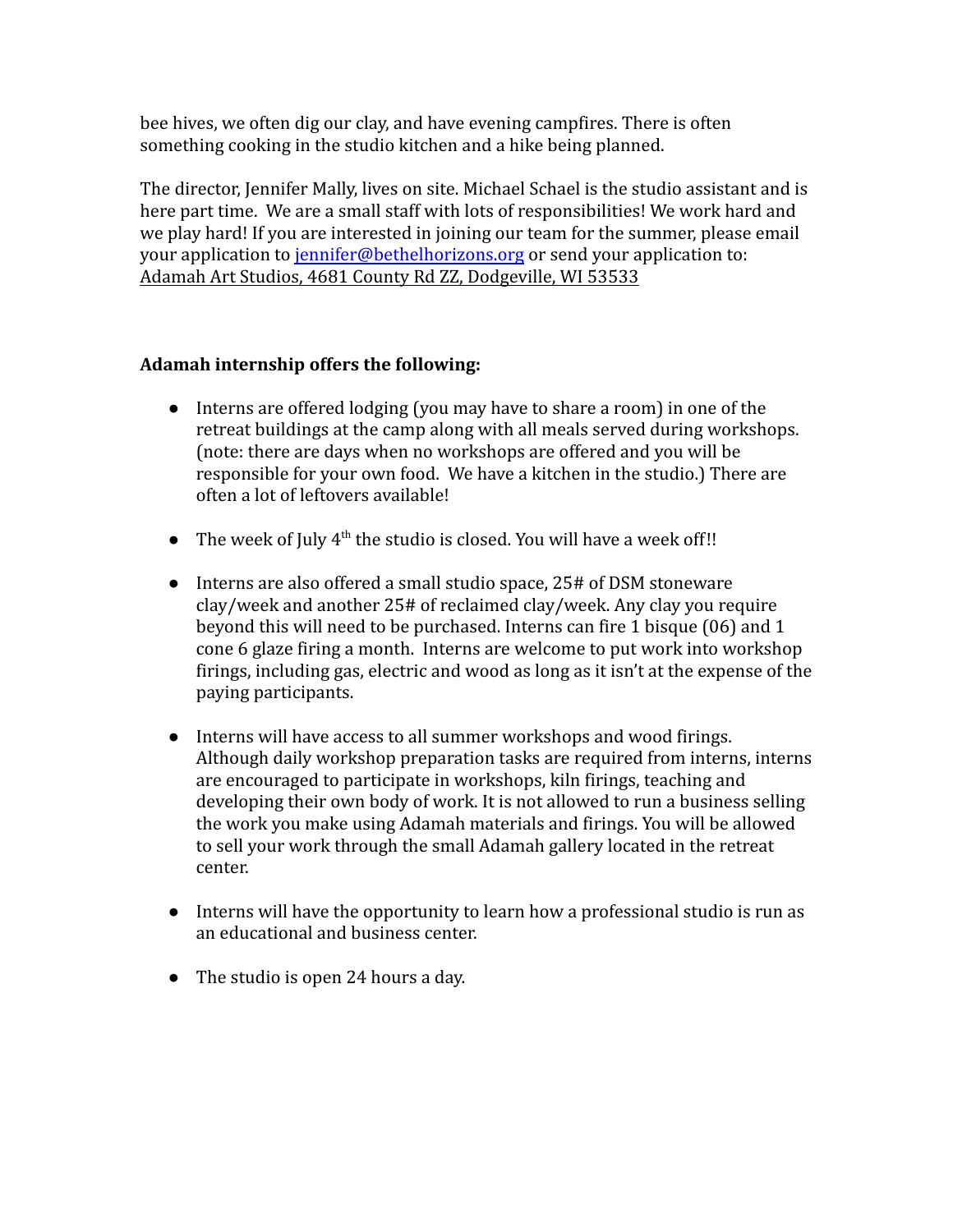I am looking for applicants who are easy to work with, take direction, can work independently, have a great attitude and a passion for ceramics and art in general.

## **What is expected of interns:**

- The **minimum** expectation is for the interns to be present from 9:00am to 3:00pm, 5 days a week. The studio is open and running 7 days a week!! (There are times where longer days are expected in the studio to get work done) The days vacillate between intense work and days where interns can sit in on workshops or work on their own body of work.
- Interns will be responsible for helping set-up and clean-up workshop spaces: moving tables, wheels, clay, etc. Prepping handouts, assigning rooms, helping participants and instructors, sweeping, mopping, etc.
- Interns will be responsible for helping reclaim and pug clay and mixing glazes. They will load and unload kilns.
- Interns are required to take pictures and video during workshops and submit them to our Marketing and Development Director.
- Adamah keeps a large vegetable garden and a rock wall full of flowers. Interns are required to help maintain the garden and rock wall. You also get to eat the vegetables!!!
- Interns will help split and stack wood for the wood kiln.

**NOTE:** This internship requires physical strength and endurance. Interns must be able to easily lift #50 multiple times. (i.e. able to move wheels, bags of clay, large bags of dry materials, full glaze buckets, wood for the kiln and kiln shelves)

**Interns represent the face of our studio--our professionalism, our integrity, our level of expertise.** As an education center, as well as a retreat center, we serve the participants who attend our workshops. Interns must be professional and willing to assist our participants and instructors. A good attitude is really important!

- Alcohol is allowed on our campus. You are allowed to drink if you are 21 or older (as long as we do not go overboard!). Smoking is allowed outside away from the buildings.
- No illegal drugs ....and this is enforced.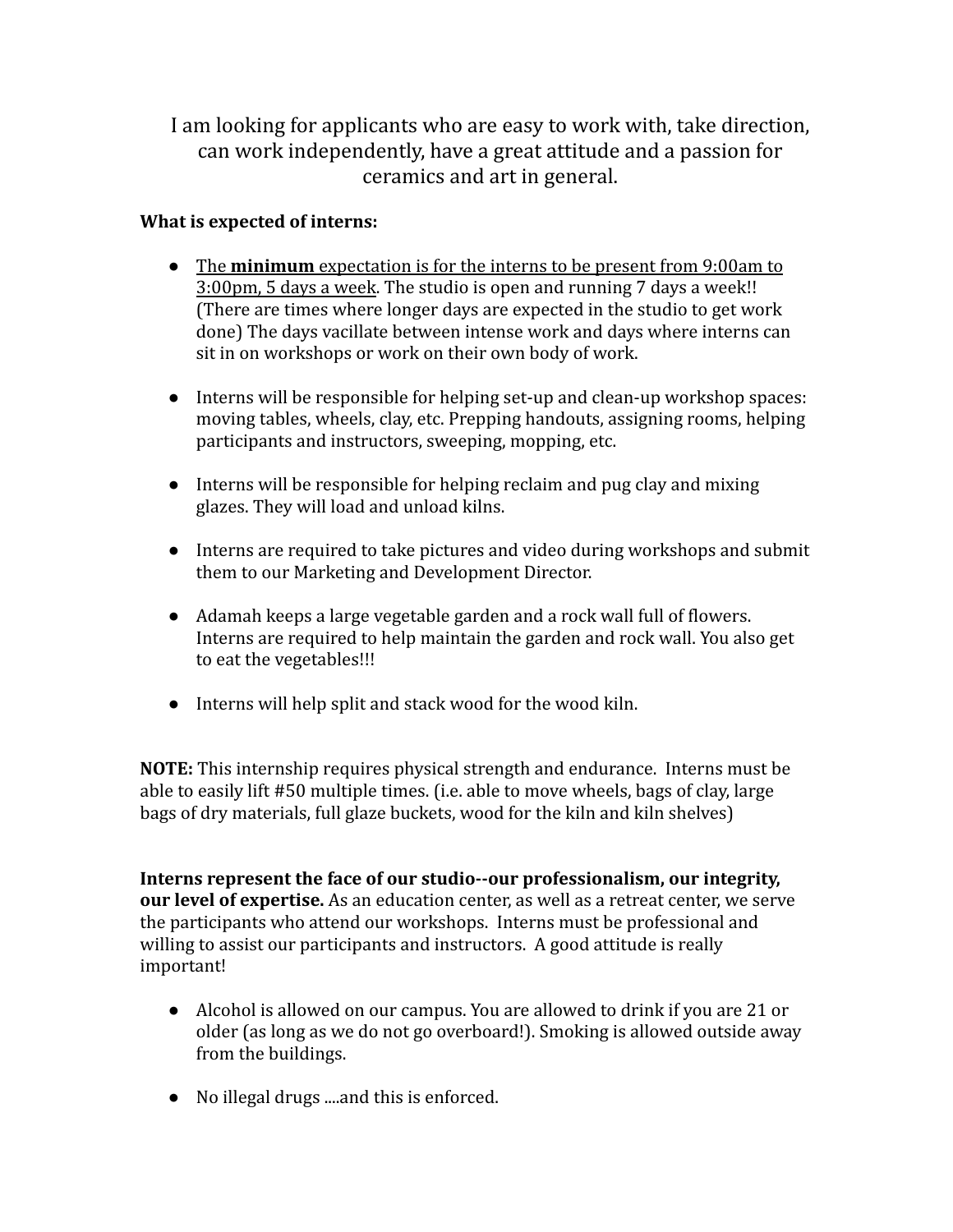- No pets can come along during internships.
- No inappropriate clothing like bikini tops or super short shorts during workshops. Male interns need to keep their shirts on during professional hours as well.

# The Application Process (Due by May 1, 2022)

\_\_\_\_\_\_\_\_\_\_\_\_\_\_\_\_\_\_\_\_\_\_\_\_\_\_\_\_\_

It is important to get to know the people who are applying for the internship positions! Please submit answers to the following questions. This is a Word document so you can simply type on this document, save it with your name in the title and send it back to me as an attachment to my email:

#### **jennifer@bethelhorizons.org**

**Adamah Clay Studios c/o Jennifer Mally 4681 County Rd ZZ Dodgeville, WI 53533**

# Questions:

- 1. Tell me about your education/training in ceramics. How long have you been working with clay?
- 2. Are you familiar with studio maintenance: reclaiming clay, mixing glazes, firing electric, gas and wood kilns, etc. Tell me about your experience with studio practices.
- 3. What do you hope to learn this summer as an intern? What are your specific interests in ceramics? (i.e. wood firing, glaze testing, throwing large forms.....)